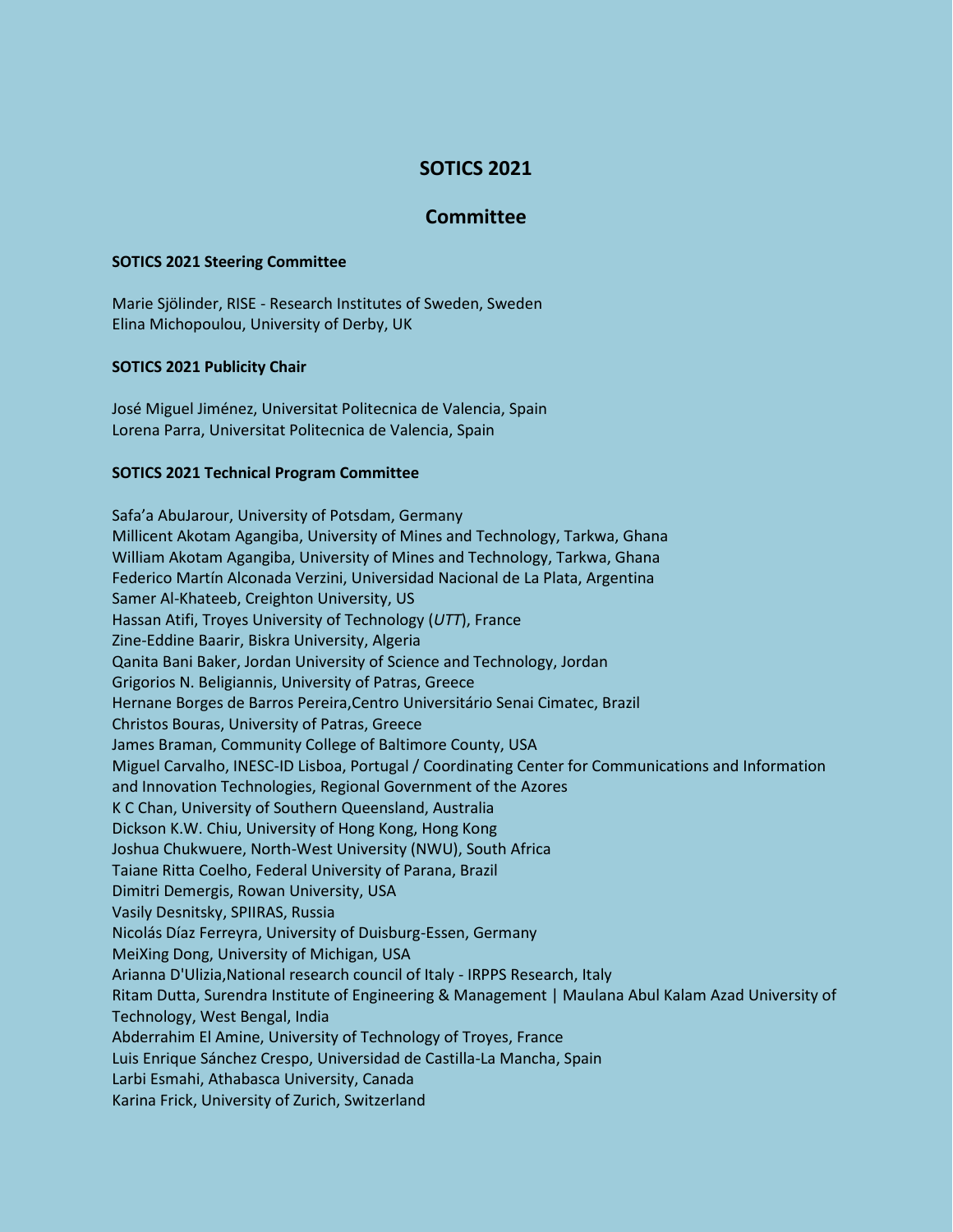Raji Ghawi, Technical University of Munich, Germany Carlo Giglio, University of Calabria, Italy Apostolos Gkamas, University Ecclesiastical Academy of Vella of Ioannina, Greece Barbara Guidi, University of Pisa, Italy Mahmoud Hammad, Jordan University of Science and Technology, Jordan Lingzi Hong, University of North Texas, USA Tzung-Pei Hong, National University of Kaohsiung, Taiwan Anush Poghosyan Hopes, University of Bath, UK Hana Horak, University of Zagreb, Croatia Pedram Hosseini, George Washington University, USA Muhammad Nihal Hussain, University of Arkansas at Little Rock, USA Sergio Ilarri, University of Zaragoza, Spain Maria João Simões, University of Beira Interior / CICS.NOVA / LabCom.IFP, Portugal Hanmin Jung, Korea Institute of Science and Technology Information, Korea Evgeny Kagan, Ariel University, Israel Attila Kertesz, University of Szeged, Hungary Tiffany Kim, HRL Laboratories LLC, USA Yannis Korkontzelos, Edge Hill University, UK Jaroslaw Kozlak, AGH University of Science and Technology, Poland Satoshi Kurihara, Keio University, Japan Konstantin Kuzmin, Rensselaer Polytechnic Institute (RPI), USA Johannes Langguth, Simula Research Laboratory, Norway Livia Lestingi, Politecnico di Milano, Italy Jinfeng Li, University of Southampton, UK Munir Majdalawieh, Zayed University, United Arab Emirates Estela Marine-Roig, University of Lleida, Catalonia, Spain Philippe Mathieu, CRIStAL Lab | University of Lille, France Susan McKeever, Technological University Dublin, Ireland Kai Meisner, University of the Armed Forces in Munich, Germany Abdelkrim Meziane, CERIST, Algeria Konstantsin Miatliuk, Bialystok University of Technology, Poland Elina Michopoulou, University of Derby, UK Salvatore Monteleone, CY Cergy Paris Université, France Jenny Morales Brito, Universidad Autónoma de Chile, Chile Marcel Naef, University of Zurich, Switzerland Andrea Nanetti, School of Art, Design, and Media | Nanyang Technological University, Singapore Cuong Nguyen, Investors' Business Daily, USA Anastasija Nikiforova, University of Latvia, Latvia Debora Nozza, University of Milano - Bicocca, Italy Antonio Opromolla, Link Campus University, Rome María Óskarsdóttir, Reykjavík University, Iceland Rachid Ouaret, INP de Toulouse -ENSIACET, France Luigi Patrono, University of Salento, Lecce, Italy Cindarella Petz, Technical University of Munich /Bavarian School of Public Policy, Germany Scott Piao, Lancaster University, UK Agostino Poggi, Università degli Studi di Parma, Italy Elaheh Pourabbas, National Research Council of Italy, Italy Henry Rosales-Méndez, University of Chile, Chile